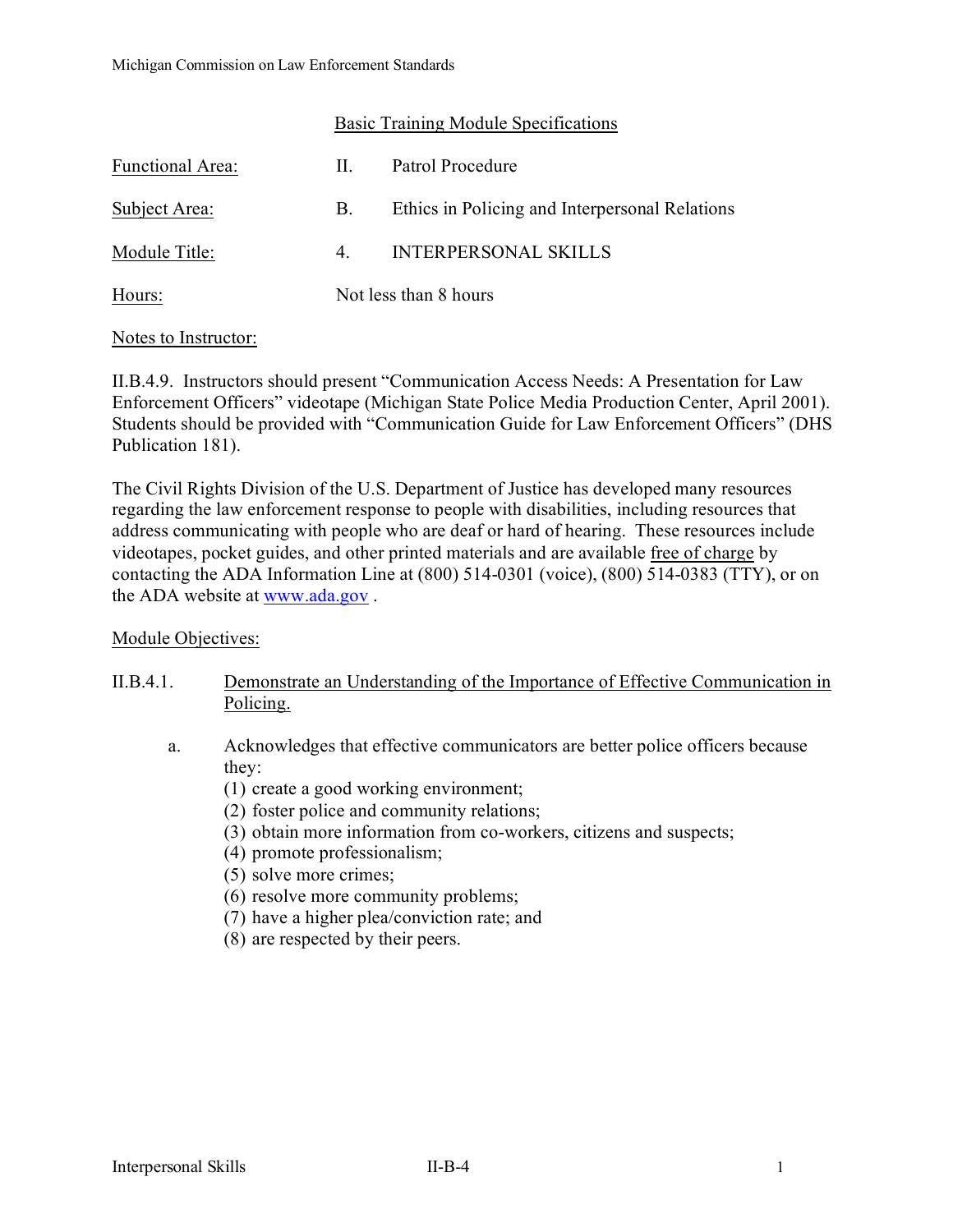- II.B.4.2. Demonstrate an Understanding of The Basics of Communication.
	- a. Defines effective communication as an interactive exchange of thoughts, messages, information, emotions, and attitudes between people where a degree of understanding takes place.
	- b. Describes communication as an interrelated process consisting of:
		- (1) the sender encoding the message;
		- (2) a method for transmitting the message;
		- (3) the receiver decoding the message;
		- (4) noise or other distracters (i.e., anything that reduces the accuracy of the communication); and
		- (5) non-verbal aspects of the communication (i.e., body language)
	- c. Describes the impact of the communication process on understanding as:
		- (1) seven percent being accredited to the actual words;
		- (2) thirty eight percent to the way it was said; and
		- (3) fifty five percent to the non-verbal aspects.
	- d. Describes the role personal values play in the communication process (i.e., officers must be aware of their own values and respect the values of others).
	- e. Describes factors that affect communication:
		- (1) an adequate self-concept;
		- (2) understanding perceptions;
		- (3) the ability to be a good listener;
		- (4) the skill of expressing one's thoughts and ideas clearly;
		- (5) the ability to cope with emotions, such as anger, in a functional manner; and
		- (6) the willingness to disclose oneself to others.
- II.B.4.3. Apply Techniques that will Enhance Listening Skills.
	- a. Distinguishes between hearing what is said and understanding what is being communicated; the effective listener interacts with the speaker in developing meaning and reaching understanding.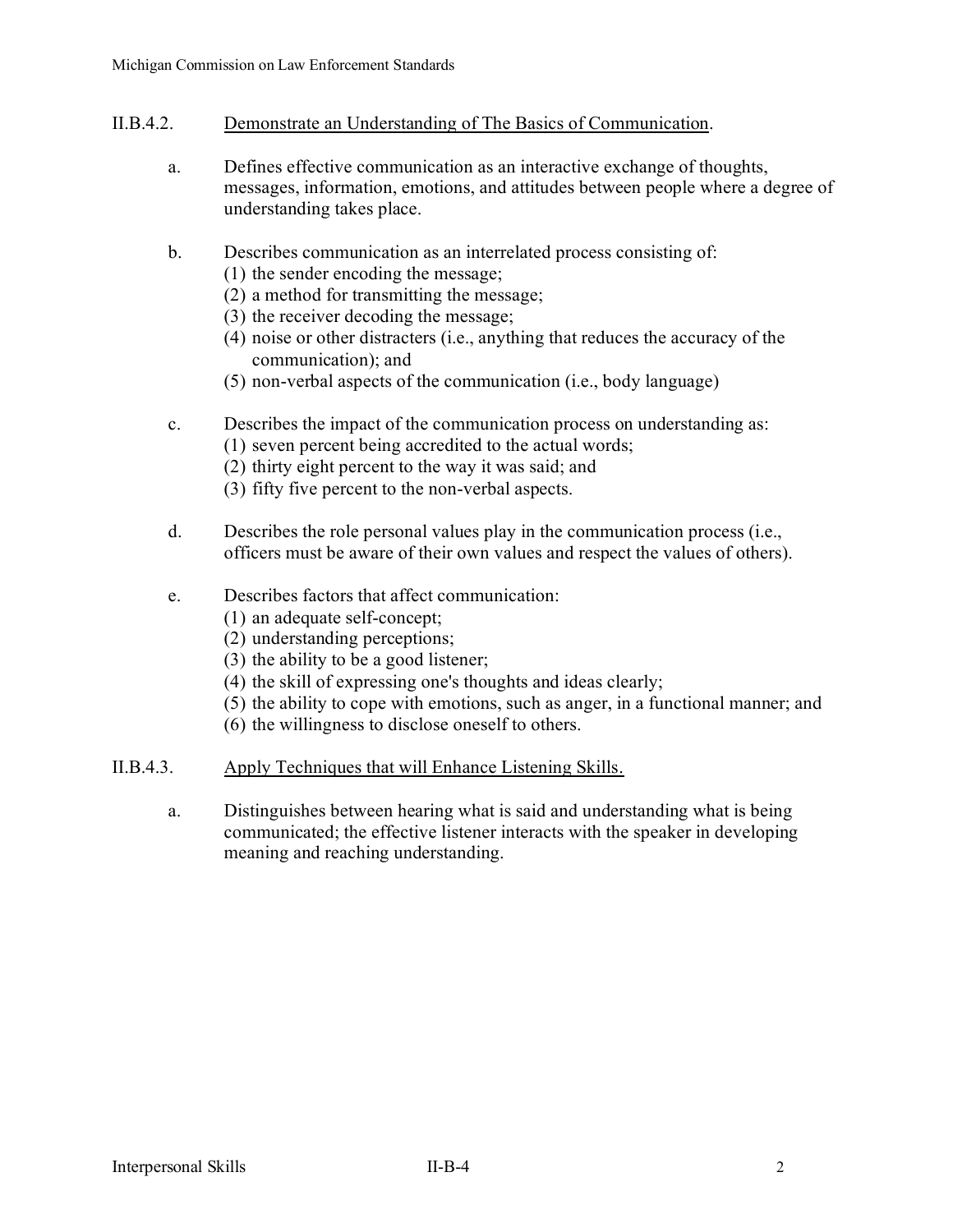- II.B.4.3. Apply Techniques that will Enhance Listening Skills (continued).
	- b. Applies techniques to improve listening skills:
		- (1) encourage people to talk by:
			- (a) using open ended questions;
			- (b) managing body position and stance; and
			- (c) choosing an appropriate environment.
		- (2) stop talking (e.g., allows silence);
		- (3) keep an open mind;
		- (4) give your undivided attention to the speaker;
		- (5) withhold judgement;
		- (6) search for unexpressed meaning; and
		- (7) utilize reflective listening techniques (i.e., practices empathy, paraphrases, and summarizes)
	- c. Observes non-verbal communication cues that may indicate a more accurate meaning (e.g., does nervousness indicate deception or just being uncomfortable?).

# II.B.4.4 Identify Verbal and Non-verbal Behavior That Indicates Potential Hostility.

- a. Describes verbal cues that may indicate potential violence such as:
	- (1) loud voice,
	- (2) profanity,
	- (3) threatening words, and
	- (4) angry tone.

# b. Describes non-verbal cues that may indicate potential violence such as:

- (1) red flushed face,
- (2) hyperventilation,
- (3) shaking,
- (4) clenched fists,
- (5) rigid body,
- (6) fixed stare,
- (7) hesitation to move as commanded.
- c. Is aware that inappropriate behavior for the circumstances may indicate potential violence (e.g., "gut feeling" that something is not right or a police officer's sixth sense).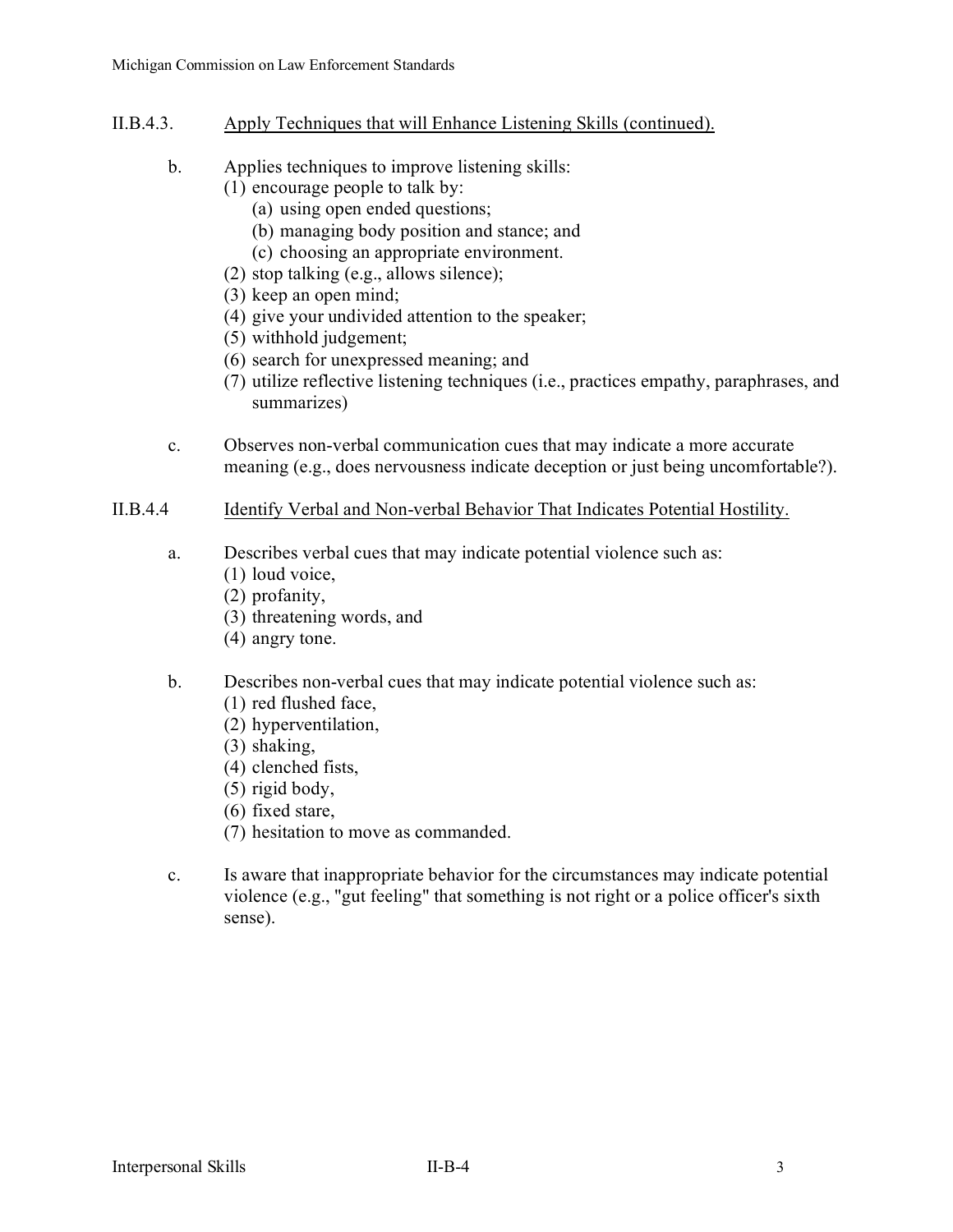### II.B.4.5. Demonstrate an Understanding of Methods for Conflict Resolution.

- a. Distinguishes between the:
	- (1) emotional aspects (e.g., anger, distrust, defensiveness, fear, rejection, etc.); and
		- (2) substantive aspects (e.g., conflicting needs, disagreements over policies, etc.) of a conflict.
- b. Describes the first step in conflict resolution is to deal constructively with emotions by:
	- (1) treating the other person with respect;
	- (2) listening until you experience the other side; and
	- (3) stating your views, needs, and feelings.
- c. Identifies six methods that are used to resolve the substantive aspects of a conflict:
	- (1) denial (i.e., denying the existence of a problem);
	- (2) avoidance (i.e., withdrawing from the situation or act if the problem does not exist);
	- (3) accommodate (i.e., giving in);
	- (4) dominate (i.e., imposing one's own solution on the other person).
	- (5) compromise (i.e., each party settles for less than what they really want); and
	- (6) collaborative problem solving (i.e., parties join together to find a solution to the problem) using a six-step process:
		- (a) define the problem in terms of needs, not solutions;
		- (b) brainstorm possible solutions;
		- (c) select the solution(s) that will meet both parties need and look at consequences;
		- (d) plan who will do what, where and by when;
		- (e) implement the plan;
		- (f) evaluate the process and how the solution is working.

### II.B.4.6. Identify Situations that are Likely to Cause Severe Stress or Crisis for Citizens.

- a. Crimes or acts affecting the victim vulnerability/loss of control, such as:
	- (1) rape,
	- (2) burglary/robbery,
	- (3) death threat,
	- (4) elderly victim living alone, and
	- (5) severe traffic crash.
- b. Domestic violence, child abuse, and elder abuse.
- c. Delivery of emergency messages to family (e.g., death, serious injury).
- d. Missing persons, particularly children, mentally ill, or emotionally impaired.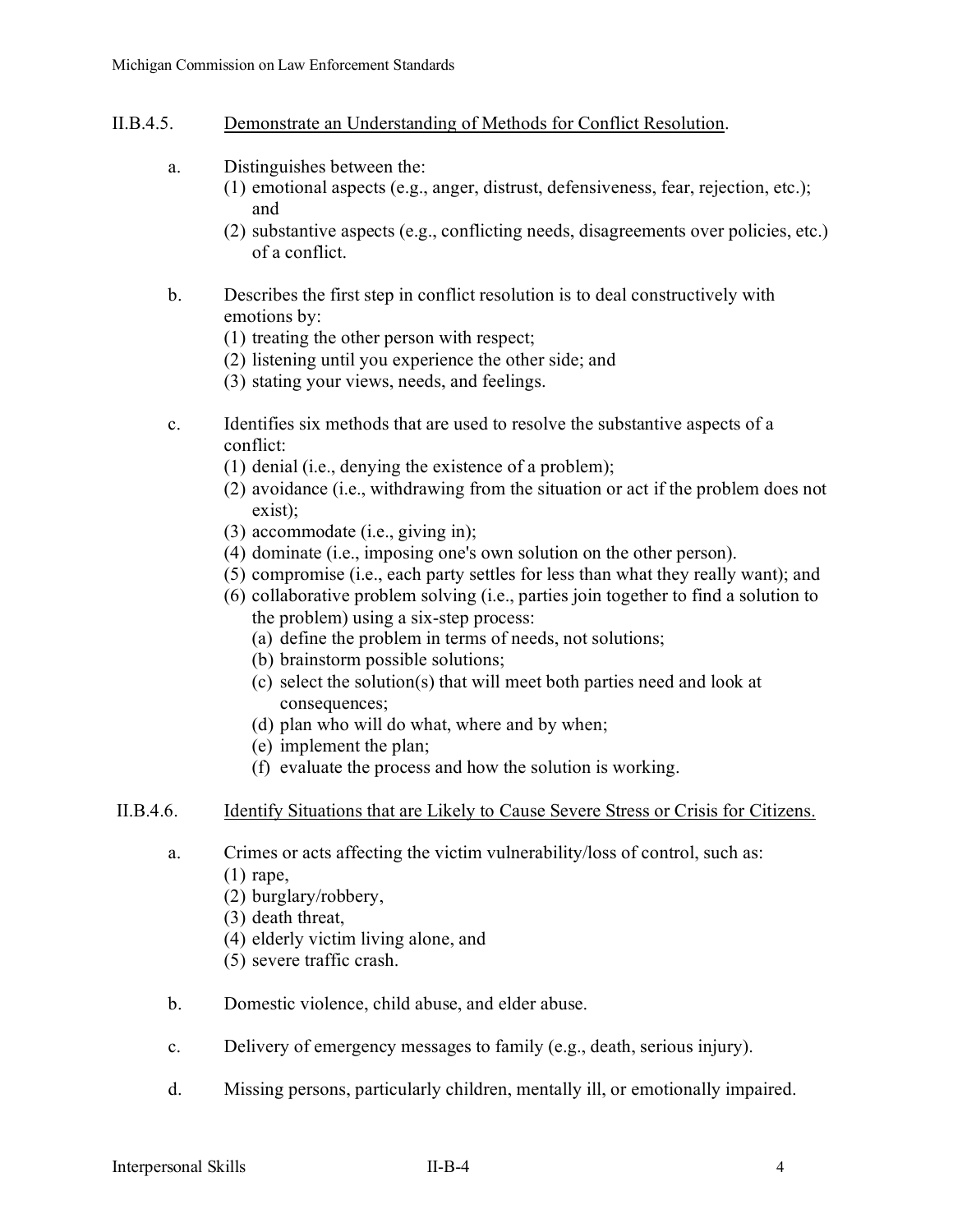- II.B.4.7. Describes the Mental States that Persons in Crisis May Exhibit.
	- a. High anxiety or emotional shock, either:
		- (1) agitated and/or very active; or
		- (2) stunned, inactive and depressed.
	- b. Denial, which is a protective mechanism that prevents too much from happening too fast.
	- c. Anger, which is a response to frustration.
	- d. Remorse has elements of guilt and sorrow (e.g., phrases such as "If I had only....").
	- e. Grief is the first real stage of healing.
	- f. Reconciliation occurs when the crisis is resolved, and the person returns to a state of equilibrium.
- II.B.4.8. Demonstrate an Understanding of Techniques Used to Communicate with Persons in Crisis.
	- a. Acknowledges the ordeal for the Victim and reassures his/her immediate safety (e.g., You have been through a terrible ordeal, you are **safe now.**).
	- b. Utilizes active listening techniques such as allowing silence, offering reflective comments, and providing timely clarifications and summaries.
	- c. Uses diversion reality questions to assist the person in crises to concentrate or ventilate (e.g., How many people live here with you?).
	- d. Poses simple choices to help victims regain some sense of control (e.g., Would you like a friend or victim advocate called? or Would you like a glass of water?).
	- e. Provides options and/or directions.
	- f. Explains procedures that will follow.
	- g. Shows awareness of non-verbal cues; eye contact and body posture, that can be valuable in reducing crisis symptoms.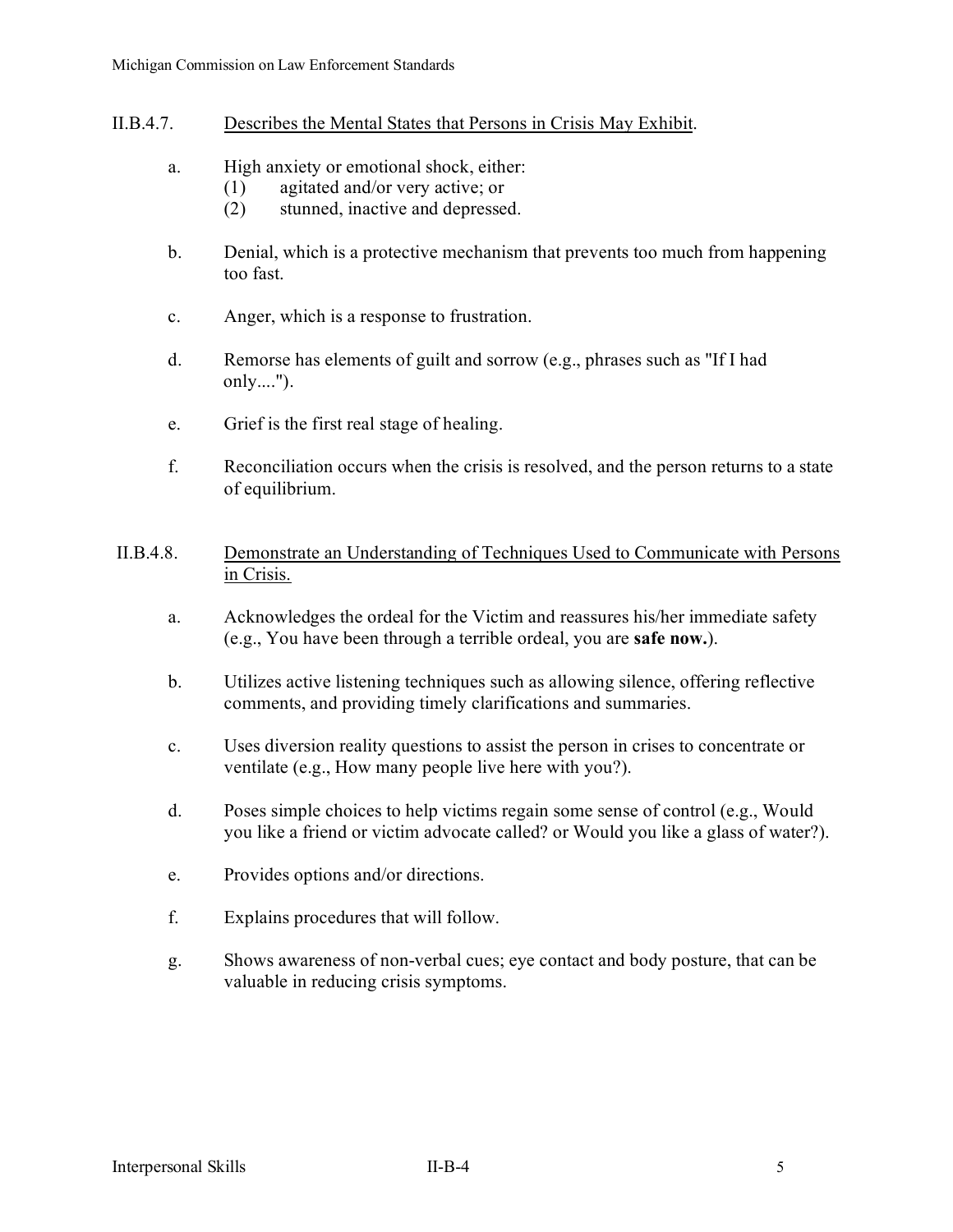- II.B.4.9. Demonstrate an Understanding of Techniques Used to Communicate with Deaf or Hard of Hearing Persons
	- a. Identifies signs that a person may be deaf or hard of hearing, such as:
		- (1) points to ear and then mouth as a sign for "deaf;"
		- (2) does not respond or responds inappropriately;
		- (3) often asks speaker to repeat self;
		- (4) obvious hearing aids;
		- (5) international symbol of deafness or the word "deaf" on the back of driver's license (MCL 257.310); and/or
		- (6) approved "Communication Access Needs" visor or wallet card.
	- b. Recognizes appropriate steps to aid communication, such as:
		- (1) face the person and speak slowly;
		- (2) use pen and pad if the person cannot lip-read;
		- (3) do not shine flashlight into person's face while talking;
		- (4) keep sentences simple and clear; and
		- (5) do not place obstacles in front of face or mouth when speaking.
	- c. Recognizes officer safety concerns, such as:
		- (1) person may not respond to requests or commands;
		- (2) person may make quick movements when reaching for pen and paper; or
		- (3) officer positioning when interacting with vehicle driver or occupants.
	- d. Understands additional or differing procedures for arrests:
		- (1) obtaining Nationally Certified or State Qualified Interpreter for police or legal proceedings (ADA Rehabilitation Act of 1973 Section 504, PA 204 of 1982);
		- (2) obtaining qualified interpreter prior to reading the Miranda Warnings (MCL 393.505); and
		- (3) recognizing that handcuffing may remove the person's only means of communication.
	- e. Describes officer behaviors that may cause problems in a contact with deaf or hard of hearing persons, such as:
		- (1) mimicry or mockery of an individual's personal and unique differences;
		- (2) use of distancing terms (you people; your kind)
		- (3) demonstrating fear or hatred of deaf or hard of hearing persons;
		- (4) use of blaming or scapegoating to make up for a sense of helplessness in communication efforts; or
		- (5) unintentional statements that demonstrate a lack of awareness or concern for the communication barriers.